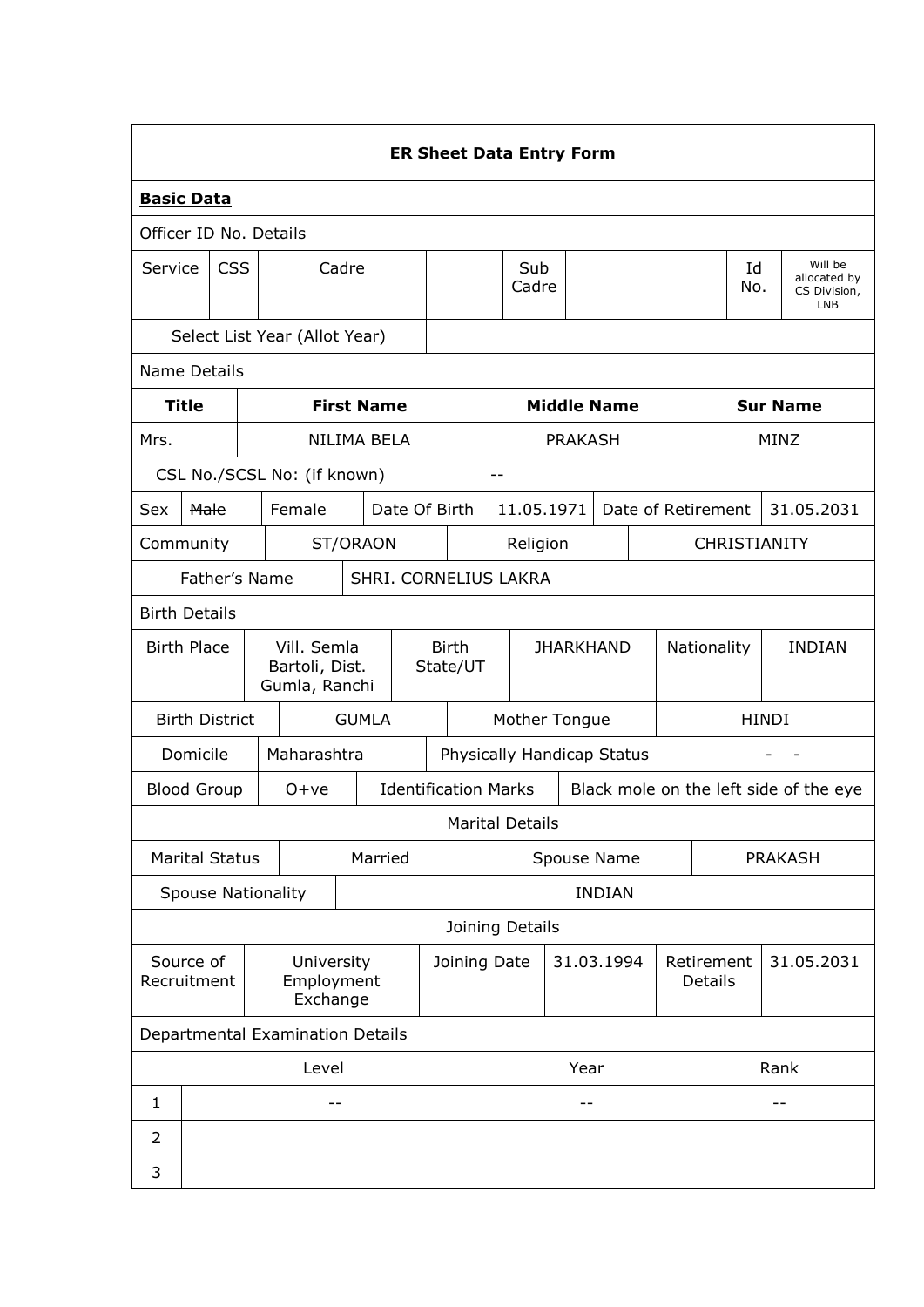## Details of deputation (if applicable)

| Name of the Office | Post held at that<br>time in parent office | Name of post<br>(selected for<br>deputation) | Period of<br>deputation |      |  |
|--------------------|--------------------------------------------|----------------------------------------------|-------------------------|------|--|
|                    |                                            |                                              | Since                   | From |  |
|                    | Nil                                        |                                              |                         |      |  |

## Details of Foreign Visit

| SI.<br>No. | Place of Visit | Date of<br>visit | Post held at<br>that time | Whether it  <br>is a<br>personal or<br>official visit | Details of visit |
|------------|----------------|------------------|---------------------------|-------------------------------------------------------|------------------|
|            |                | Nil              |                           |                                                       |                  |

## Transfer/Posting Detail (if applicable)

| Place | Period of posting |      |  |  |  |  |  |
|-------|-------------------|------|--|--|--|--|--|
|       | Since             | From |  |  |  |  |  |
|       | Nil               |      |  |  |  |  |  |

| Remarks (if any)       |         |             |       |              |  |  |  |  |  |
|------------------------|---------|-------------|-------|--------------|--|--|--|--|--|
| Language known         |         |             |       |              |  |  |  |  |  |
|                        |         | <b>Read</b> | Write | <b>Speak</b> |  |  |  |  |  |
| Indian Languages Known |         |             |       |              |  |  |  |  |  |
|                        | Hindi   |             |       |              |  |  |  |  |  |
| 2                      | Marathi |             |       |              |  |  |  |  |  |
| Foreign Languages 1    |         |             |       |              |  |  |  |  |  |
|                        | English |             |       |              |  |  |  |  |  |
| フ                      |         |             |       |              |  |  |  |  |  |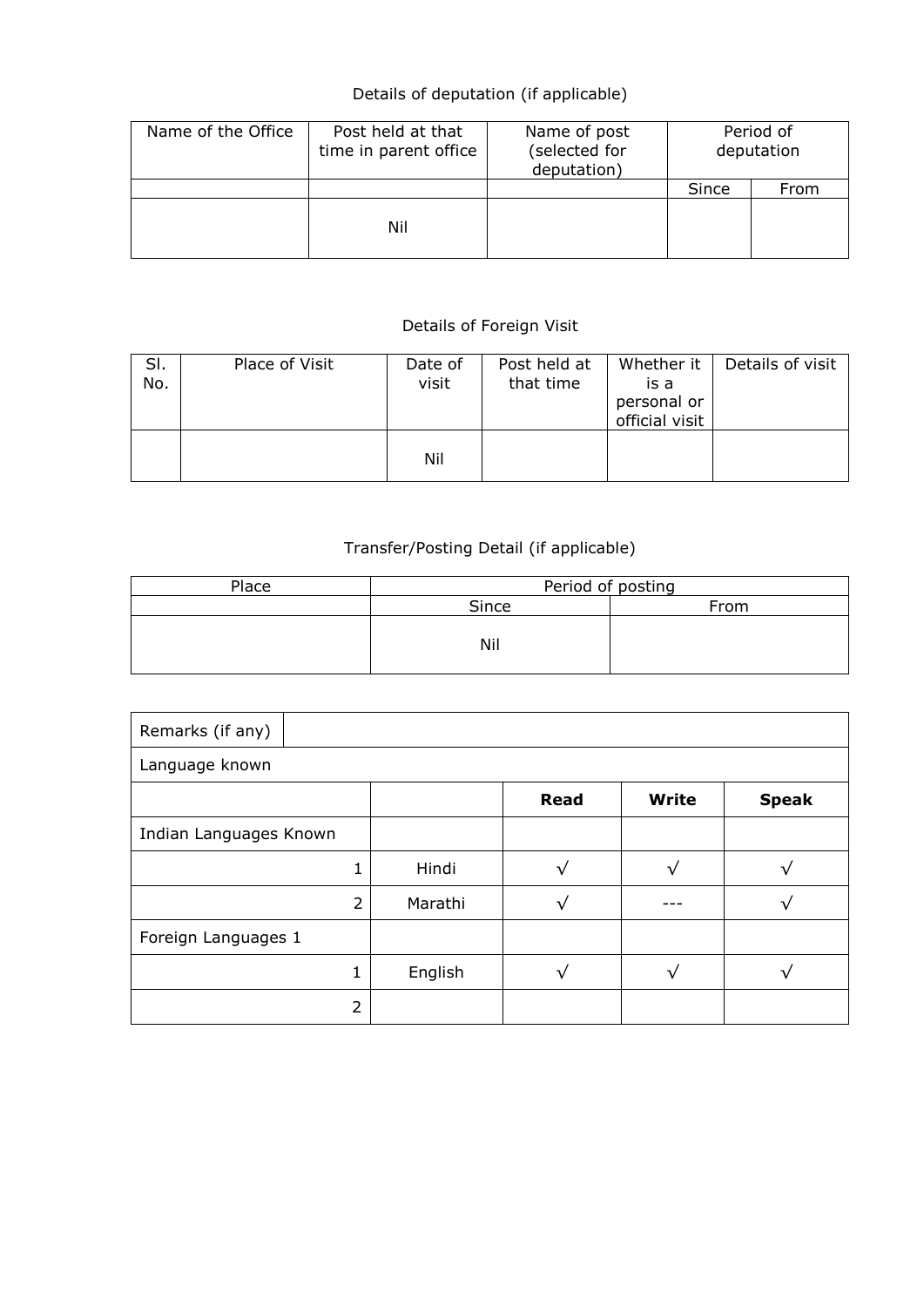| Qualification (Use extra photocopy sheets for multi qualifications, experience, training, awards details) |                           |                            |                    |                                                         |                         |     |             |                                 |           |                       |  |
|-----------------------------------------------------------------------------------------------------------|---------------------------|----------------------------|--------------------|---------------------------------------------------------|-------------------------|-----|-------------|---------------------------------|-----------|-----------------------|--|
| Qualification                                                                                             |                           | Institution/<br>University |                    | Year                                                    | Division<br>/CGPA       |     |             | Discipline                      |           | Specialization<br>1/2 |  |
| B.Sc.                                                                                                     |                           | University of Poona        |                    | 1992                                                    | 1st                     |     |             | Science                         |           | Zoology               |  |
| B.Lib.I.Sc.                                                                                               |                           | University of Poona        | 1993               |                                                         |                         | 1st |             | Library Science                 |           | Library<br>Science    |  |
| <b>Experience</b>                                                                                         |                           |                            |                    |                                                         |                         |     |             |                                 |           |                       |  |
|                                                                                                           | Type of Posting           |                            |                    |                                                         |                         |     |             | Level                           |           |                       |  |
|                                                                                                           | Permanent                 |                            |                    |                                                         |                         |     |             | Group B - Non Gazatted          |           |                       |  |
|                                                                                                           | Designation               |                            |                    |                                                         |                         |     |             | <b>Present Position</b>         |           |                       |  |
| Library & Information Assistant                                                                           |                           |                            |                    |                                                         |                         |     |             | Library & Information Assistant |           |                       |  |
| Ministry                                                                                                  |                           |                            |                    |                                                         | Department              |     |             |                                 |           |                       |  |
| Ministry of Water Resources, River<br>Development & Ganga Rejuvenation                                    |                           |                            |                    |                                                         |                         |     |             |                                 |           |                       |  |
|                                                                                                           | Office                    |                            |                    | Place                                                   |                         |     |             |                                 |           |                       |  |
| Central Water & Power Research                                                                            | Station                   |                            |                    |                                                         | Pune, Khadakwasla       |     |             |                                 |           |                       |  |
|                                                                                                           | <b>Experience Subject</b> |                            |                    |                                                         |                         |     |             | Period of Posting               |           |                       |  |
|                                                                                                           | Major                     |                            |                    |                                                         | Minor<br>From           |     |             |                                 |           | To                    |  |
|                                                                                                           |                           |                            |                    |                                                         | 31/03/1994              |     |             |                                 | Till date |                       |  |
| Note:-Refer the Annexure to fill above Major, Minor Subjects and below given training subject             |                           |                            |                    |                                                         |                         |     |             |                                 |           |                       |  |
| Training                                                                                                  |                           |                            | Nil                |                                                         |                         |     |             |                                 |           |                       |  |
| <b>Training Year</b>                                                                                      |                           | <b>Training Name</b>       |                    |                                                         | <b>Training Subject</b> |     |             |                                 |           |                       |  |
|                                                                                                           |                           |                            |                    |                                                         |                         |     |             |                                 |           |                       |  |
| Institute Name,<br>Level<br>Place                                                                         |                           |                            |                    | Field Visit Place (within India)<br>Field Visit Country |                         |     |             |                                 |           |                       |  |
| $-$<br>u.                                                                                                 |                           |                            |                    |                                                         |                         |     |             |                                 |           |                       |  |
| Sponsoring Authority                                                                                      |                           |                            | Period of Training |                                                         |                         |     |             | Duration                        |           | Result                |  |
|                                                                                                           |                           | From                       |                    |                                                         | To                      |     | ( in Weeks) |                                 |           | Qualified             |  |
|                                                                                                           |                           |                            |                    |                                                         |                         |     |             |                                 |           | Not Qualified         |  |